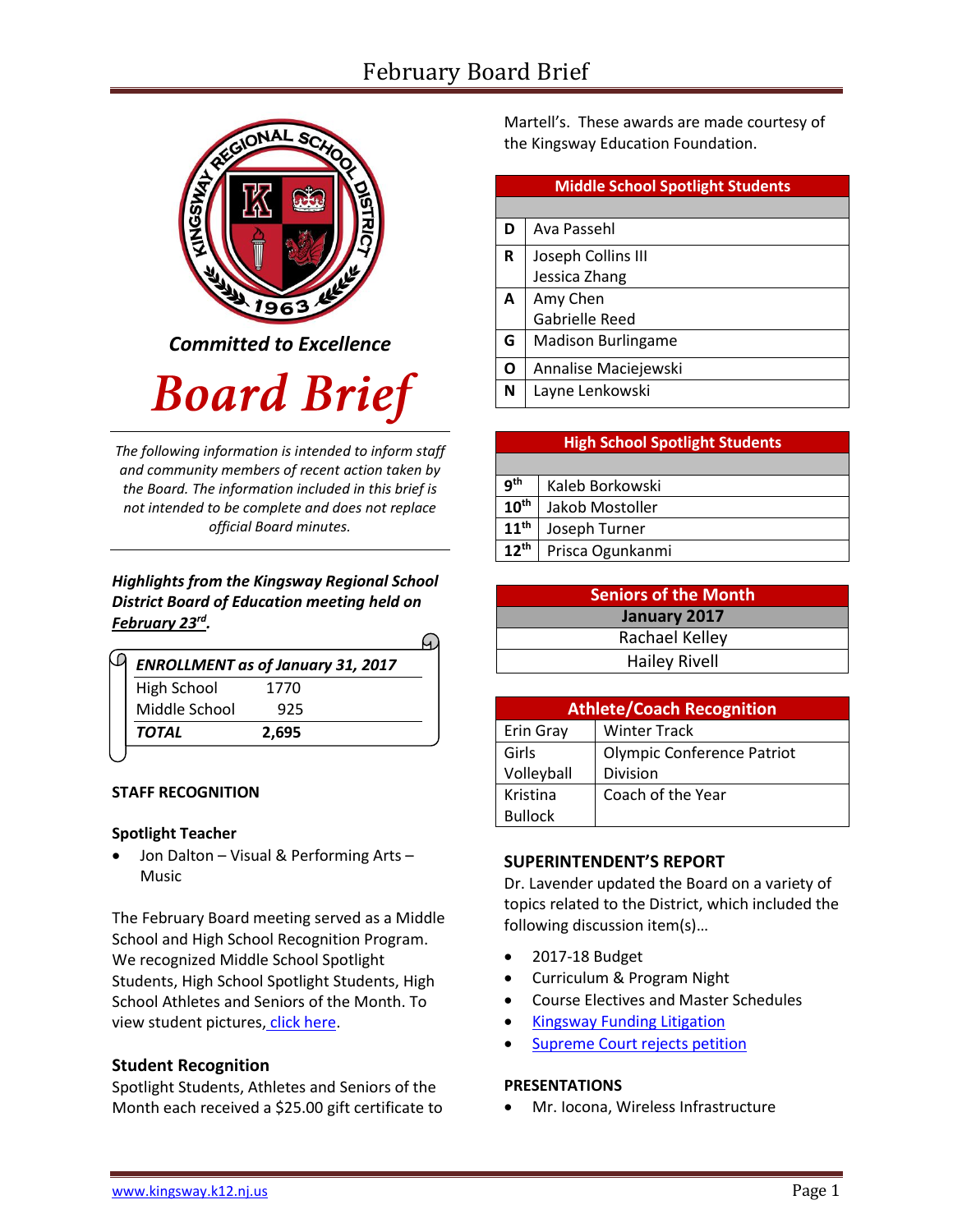Mr. Stephenson, High School Program Spotlight

#### **ATTENDANCE SUMMARY**

*2016-2017 Monthly Average % of Students in Attendance for* January*:*

| 2016-2017 Monthly Average %<br>of Students in Attendance |          |                                         |                            |  |  |
|----------------------------------------------------------|----------|-----------------------------------------|----------------------------|--|--|
| Grade<br>Level                                           | Jan<br>℅ | 2016-<br>2017<br><b>YTD</b><br>Avg<br>% | Past<br>6 Year<br>Avg<br>% |  |  |
| 7                                                        | 95.1     | 95.9                                    | 95.3                       |  |  |
| 8                                                        | 94.3     | 95.4                                    | 94.7                       |  |  |
| <b>Total MS</b><br>Average                               | 94.7     | 95.7                                    | 95.0                       |  |  |
| 9                                                        | 94.4     | 95.5                                    | 94.4                       |  |  |
| 10                                                       | 94.2     | 95.4                                    | 93.5                       |  |  |
| 11                                                       | 94.0     | 94.8                                    | 92.6                       |  |  |
| 12                                                       | 94.1     | 94.1                                    | 91.4                       |  |  |
| <b>Total HS</b><br>Average                               | 94.2     | 95.0                                    | 93.0                       |  |  |
| <b>District</b><br>Average                               | 94.5     | 95.3                                    | 94.0                       |  |  |

# **PERSONNEL** *District Employment*

- Resignation:
	- Kathy DiStefano (Cafeteria-General Worker)
- Substitute:
	- Jordan Fagan (Per Diem Substitute Teacher)
	- Aileen Parker (Per Diem Substitute Teacher)
- Professional Learning Workshop Presenters
	- Lisa Camp (Instant Assessments with Plickers – 03/07/2017)
	- Lisa Camp (Go Guardian– 04/20/2017)
	- Lauren Smith (Developing Vertically Aligned and Cross-Curricular Learning

Experiences – 03/02/2017 and 03/09/2017)

- CER:
	- Michelle DeLaurentis (ELA Teacher Spring SAT Prep Course)
	- Lauren Smith (Math Teacher Spring SAT Prep Course)
	- Jessica Beal (Substitute Math Teacher Spring SAT Prep Course)
- Appointment of Board Officials:
	- Kathleen Jackson-Hill (Affirmative Action Officer)

# *High School Employment*

- Resignation:
	- Kare Waddington (Paraprofessional)
- Non-Certified Staff:
	- Jayne Tomforde (Paraprofessional)
- Schedule "B":
	- Various positions were approved.
- Substitute:
	- Angelina Bertino (LTS English Teacher)
- Practicum / Student Teachers:
	- Vicki Steinmetz (Joanellen Fenimore School Psychology – 09/01/2017 to 06/22/2018)
	- Ryan Taylor (June Cioffi Athletics 02/27/2017 to 5/31/2017)

# *Middle School Employment*

- Resignation:
	- Aileen Parker (Paraprofessional)
	- Lisa DeFulvio (LTS English Teacher)
- Substitute:
	- Kirstyn Heller (LTS English Teacher)
- Leaves of Absence:
	- Danielle Baney (School Psychologist)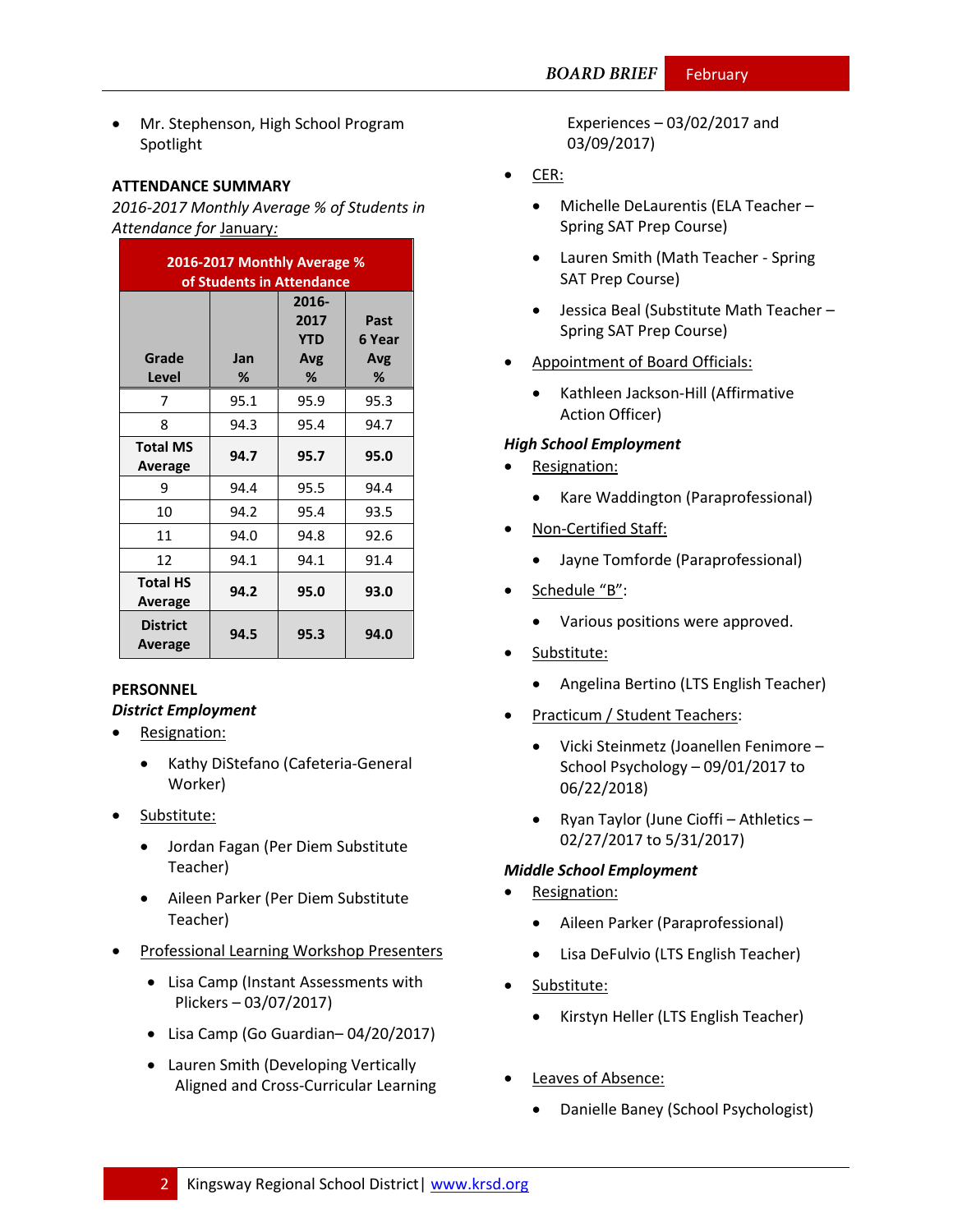#### **FUNDRAISERS**

- **03/08/2017 to 3/22/2017 Boys Volleyball.**  The Boys Volleyball team will be selling Delicious Gourmet Popcorn. The funds will support hotel rooms, team clothing, senior gifts, senior night flowers and the end of the year banquet.
- **3/23/2017 to 4/14/2017 Girls Softball.** The Girls Softball team will be selling sporting apparel. The funds will support food for the tournament and a GoPro Camera.
- **3/23/2017 to 4/6/2017 Girls Lacrosse**. The Girls Lacrosse team will be selling cookies. The funds will support team clothing, senior gifts and team gear.
- **3/27/2017 to 4/7/2017 Class of 2020**. The class of 2020 will be selling Yankee candles. The funds will support the prom DJ, picnic fees and prom décor.
- **3/27/2017 to 4/5/2017 Interact Club**. The Interact club will be selling candy bar grams. The funds will provide in-district families with ShopRite gift cards for the Easter holiday.
- **3/31/2017 PAWS.** The PAWS club will be selling candy at the Battle of the Bands. The funds will be donated to the Gloucester County Animal Shelter.
- **4/21/2017 NAHS**. The NAHS will be selling ceramic bowls and soup. The funds will be donated to the South Jersey Food Bank.
- **5/1/2017 to 5/12/2017 Student Council**. The Student Council will be collecting supplies for Family Promise. All items collected will be donated to Family Promise.

#### **FIELD TRIPS**

- **3/16/2017** The KEA Pride and SADD clubs will be traveling to the Kingsway South Media Center to assist in a "Save your teen driver" event.
- **3/17/2017 –** The Middle School Performing Arts club will be traveling to the Grand

Theater Road Company and Hibachi Grill to reward the cast and crew of the talent show.

- **3/24/2017** The Mentoring Program will be traveling to Wood Lanes to continue to use life skills learned in class.
- **3/24/2017 –** The Student Council will be traveling to Williamstown High School to complete a peer review as part of our standards of excellence application.
- **4/21/2017 to 4/22/2017 –** The Boys Volleyball team will be traveling to Rhode Island College to compete in a tournament.
- **4/21/2017 –** The Middle School Choir and Art class will be traveling to Appel Farms Arts and Music Center to receive feedback on artwork and performances.
- **4/28/2017 or 4/29/2017 –** The Select Jazz Ensemble will be traveling to Chi Chester High School or Upper Moreland High School to compete in Cavalcade of Jazz Championships.
- **5/5/2017 –** The Student Council will be traveling to Head Start and Applebees to mentor and serve young children from our community.
- **5/6/2017 –** The French III, IV, and V AP classes will be traveling to New York City to explore the French culture.
- **5/10/2017–** The Middle School Special Education class will be traveling to Historic Smithville, NJ to continue to use life skills learned in class.
- **5/20/2017 –** The Concert and Jazz Bands will be traveling to Jackson Memorial High School and Six Flags to perform.
- **6/20/2017 rain date 6/22/2017 –** The 7th grade class will be traveling to Marine Mammal Stranding Center to reinforce and extend knowledge of  $7<sup>th</sup>$  grade science curriculum.